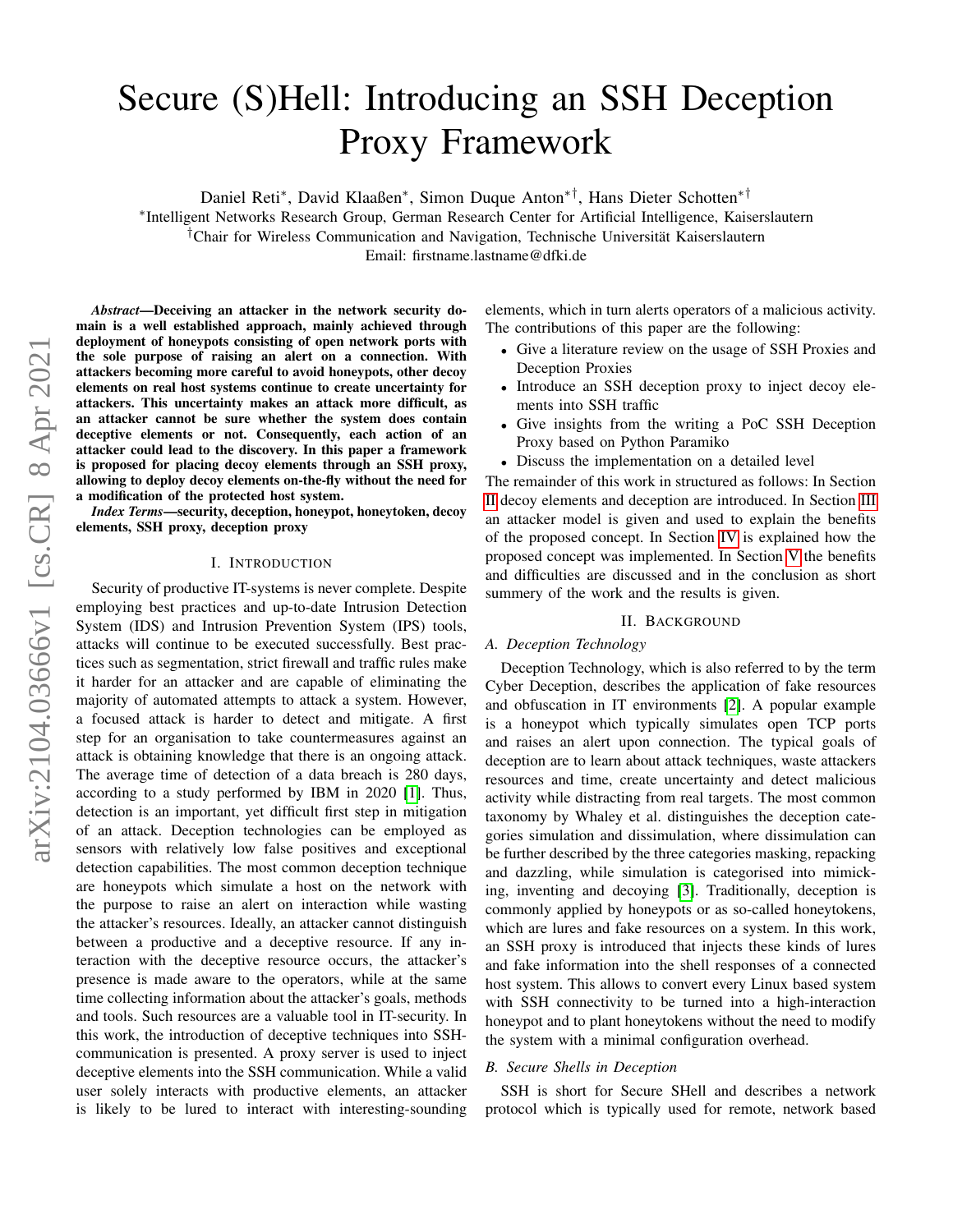command line interfacing with a machine. In contrast to its predecessor Telnet, SSH supports several encryption protocols, protecting it from man-in-the-middle attacks. By the time of writing, the search engine Shodan lists over 18 million devices connected to the Internet with the SSH default TCP port 22 open and over 16 million devices stating using the OpenSSH implementation in the SSH welcome banner. As this service allows to remotely control a machine, connecting over SSH is a common target for attackers. Therefore, a host with an open, internet-facing SSH port is constantly visited by bots trying to connect with default credentials in order to acquire further systems to add to botnets. For this reason, popular honeypots such as cowrie simulate a host with an open and often weakly secured SSH port. In order to manage the connection between clients and honeypots, SSH proxies are already available, such as HonSSH [\[4\]](#page-5-3) or the Cowrie Proxy Mode [\[5\]](#page-5-4). This work proposes an SSH proxy as shown in Figure [1,](#page-1-1) which injects false information into and obfuscates real information in shell responses while maintaining legitimate interaction with the host system for legitimate users. Administrators seeking information concealed by the proxy should know about the deception and thus not trust it.

#### *C. Attacker Model*

Attacker models are used to describe and classify an attacker in terms of knowledge, resources, and objectives. Fraunholz et al. present a methodology consisting of a capability and threat rating, which in turn are based upon skill and resources, as well as motivation and intention respectively [\[6\]](#page-5-5). However, they discuss that especially intention and motivation are difficult to infer from Indicators of Compromise (IoC). Deception technologies, especially honeypots, are capable of monitoring activities and allow for the inference of an objective of the attacker. Still, there is guesswork involved. Apart from attacker models that focus on the attacker, attack models that are used to describe the attack, rather than the attacker, are employed. Famous attack models are and the Lockheed Martin Cyber Kill Chain [\[7\]](#page-5-6) and the MITRE ATT&CK matrix [\[8\]](#page-5-7) which is based on the Cyber Kill Chain. Both models structure the behaviour of an attacker, regardless of objective, resources or skill level. Generally, an attacker first has to breach the perimeter, usually after reconnaissance and development of a suitable attack, and then move laterally towards the target, while establishing persistence, escalating privileges and executing actions on the infected machines. An attacker that is detected by an SSH-proxy will assume to have obtained initial access to a machine and will consequently try to establish persistence, execute actions, escalate privileges, or, if the attacker's motive is curiosity, exfiltrate data that is available. All of these options can be mimicked by the proxy, so the objective of an attacker can be derived from the actions performed. Data bases, personal files as well as opportunities for exfiltration can be provided given an attacker tries to steal data. Kernel information, program versions and availability of credentials, configuration files and programs can deceive an attacker to



<span id="page-1-1"></span>Fig. 1. Traffic flow of the proposed SSH deception Proxy

perform privilege escalation attacks given a persistent or higher privileged access is the objective.

#### *D. Proxies for Deception*

The first publications to describe reverse proxies for deception were published in 2017 independently by Han et al. [\[9\]](#page-5-8) and by Ishikawa et al. [\[10\]](#page-5-9). Theses proxies inject additional cookies, forms, and HTTP parameters into HTTP traffic. A similar concept was described in 2018 independently by Fraunholz et al. and Papalitsas et al. [\[11\]](#page-5-10) [\[12\]](#page-5-11). Both works describe a deception reverse proxy altering HTTP and other application protocols by hooking packets. Han et al.'s proxy is based on hoxy, the proxy presented by Fraunholz et al. is based on mitmproxy, both being HTTP sniffing and manipulation libraries for debugging purposes. The proxy developed by Papalitsas et al. is dissecting HTTP packets with a selfwritten plugin and is limited to structured data such as JSON and LDAP. To the authors' best knowledge no publication describes the manipulation of SSH traffic trough a proxy. Other uses of proxy servers in the context of deception exist, for example honeypots that are based on an open proxy server to attract spammers [\[13\]](#page-5-12) or SSH proxies that are used to forward traffic to a honeypot like the cowrie proxy mode.

#### III. ARCHITECTURE

<span id="page-1-0"></span>In this chapter the overall architecture of the proposed SSH deception proxy is described. Each required architectural characteristic is presented in the following subsections. As shown in Figure [1,](#page-1-1) the proxy is placed as a reverse proxy, i.e. in front of the host with every client connection having to pass the proxy. The traffic passed through the proxy is logged and modified by adding honey tokens into the shell responses. A detailed depiction on the design decisions is given in the remainder of this chapter.

## *A. Design Guidelines*

These guidelines describe a desired solution. While most of these guidelines will be followed, a trade-off between implementation effort and fulfillment of requirements is made for the actual implementation. This in turn affects the architecture and the reasons for these decision will be explained.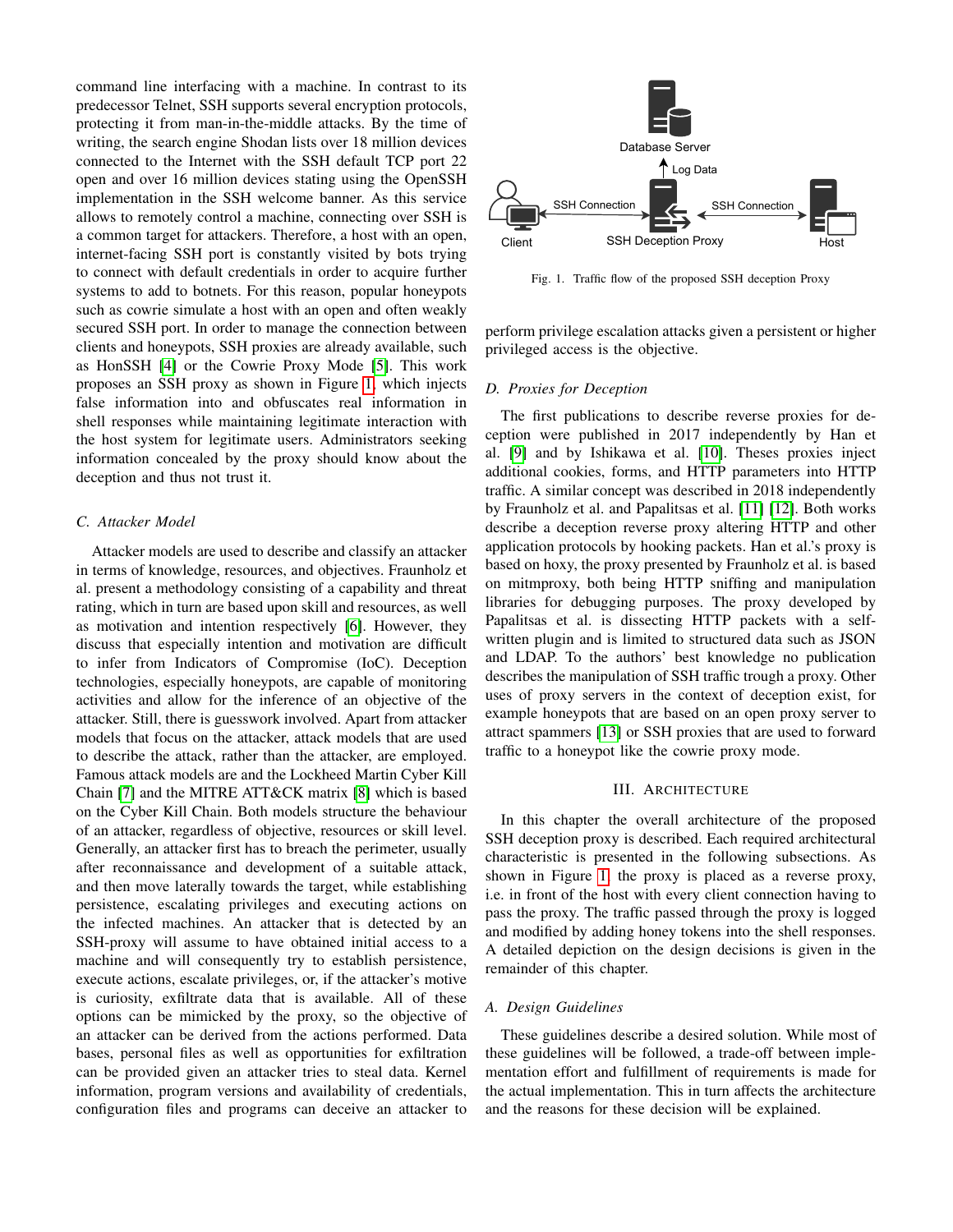*1) Modification of Host:* It is desireable for the host to be unaffected by the proxy. Some changes are unavoidable, such as log files on the host no longer representing the actual source of connections made to it as all connections to the host are made through the proxy.

*2) Ease of Deployment:* The proxy should require as little configuration as possible. However, since SSH represents an encrypted stream, knowledge about the host is required in order to correctly interpret the stream in real time. Common problems are:

- recognizing the beginning of a command
- recognizing the end of command output
- providing file interaction for decoy files
- dealing with scripts

Solutions for these problems will be discussed in detail in Section [IV.](#page-2-0)

*3) Modularity for new rules:* Rules concerning the manipulation of commands should be easy to implement and follow a common scheme.

*4) Interference with Legitimate Use:* Legitimate users should not be impacted by the proxy. As such, the proxy may only provide additional functionality or - where it is explicitly defined by the configuration set up by the administrator block certain actions which are not required by legitimate users.

*5) Transparency for Attackers:* Attackers should not notice any interference by the reverse proxy. Any additional functionality implemented by the proxy, such as adding files to the output of ls, must be accompanied by features which complete the illusion, e.g. simulate the presence of these files on the host file system. These decoy files are saved on the proxy and whenever a command sent to the host by the client requires any of these files, features must be provided to implement this functionality. It is assumed that any interaction with decoy files is malevolent.

## *B. Transparent Reverse Proxy*

A normal proxy is invisible to the host. A client connects with the proxy and it forwards the packets in both directions. The host is not aware that it communicates with a proxy. Reverse proxies are invisible to the client. The client connects with the reverse proxy, mistaking it to be the host. Since it is a transparent proxy, the client does not notice any difference to communicating with the normal host.

SSH adds several complications.

#### *C. Command and Output Manipulation*

The manipulation of the SSH stream is the main feature of the proxy. What this feature can do is recognize specific commands such as uname -s and instead of returning the true kernel name, as would be expected, return a fake kernel name which invited the attacker to try exploits the actual kernel is not vulnerable to. // While manipulation of the stream is powerful enough to manipulate the attacker's perception of the host system completely, legitimate use would be impeded. E.g. for some hosts their legitimate users may require information about the kernel's version number, in order to accomplish their tasks. A trade-off is made.

It is also possible to catch commands that are deemed suspicious and, as described earlier, ban or deceive the responsible IP address.

## *D. Deception Tokens*

Fake files should seem to be part of the host's file system. This lends itself readily? for several features:

*a) Honey Files:* Honey files can be added to command output. For example fake credentials in /passwords.txt can be added. When using these credentials to connect to the host, the proxy catches their usage and can stop the IP from reconnecting, redirect the connection into a sandbox, or implement other appropriate countermeasures.

*b) Overwriting critical information contained in files:* Some files, such as /proc/version, contain critical information which can reveal weaknesses about the host. These files can be either overwritten with wrong information, making the attacker waste time on exploiting vulnerabilities fixed in previous versions or their content can be hidden completely. Since "everything is a file" in Linux, most configuration information can be faked.

This feature implies the implementation of other features to avoid easy detection. Pipes and programs on the host may be ordered to use fake files. While pipes can be implemented easily enough, programs on the host require either the fake file to be copied from the proxy to the host, or detection is unavoidable. Even in these cases a generic error message could replace the program's error message in order to deceive the attacker.

## *E. Bannergrabbing on the SSH proxy*

Bannergrabbing from the host is caught by the proxy. This may lead to easy detection if the returned banner does not fit the features provided. There are two ways to deal with this. The first is to simply return the banner of the host, the second is return a modified banner. Returning the true banner will avoid detection, but e.g. lowering the minor version number may lead to wasting time on already patched vulnerabilities, though that is unlikely with SSH.

#### IV. IMPLEMENTATION

## <span id="page-2-0"></span>*A. Basic Structure*

This implementation runs on Linux and is implemented in Python3. The python package Paramiko [\[14\]](#page-5-13) implements SSHv2 and is used to create both an SSH server for the client to connect to and an SSH client in order to connect to the host.

When a client connects to the host, a handler function is called in a new thread and passed the raw socket as a parameter. The handler then creates the adapted Paramiko server object and checks whether the credentials and the IP are eligible for a connection.

When the handler receives a command, the appropriate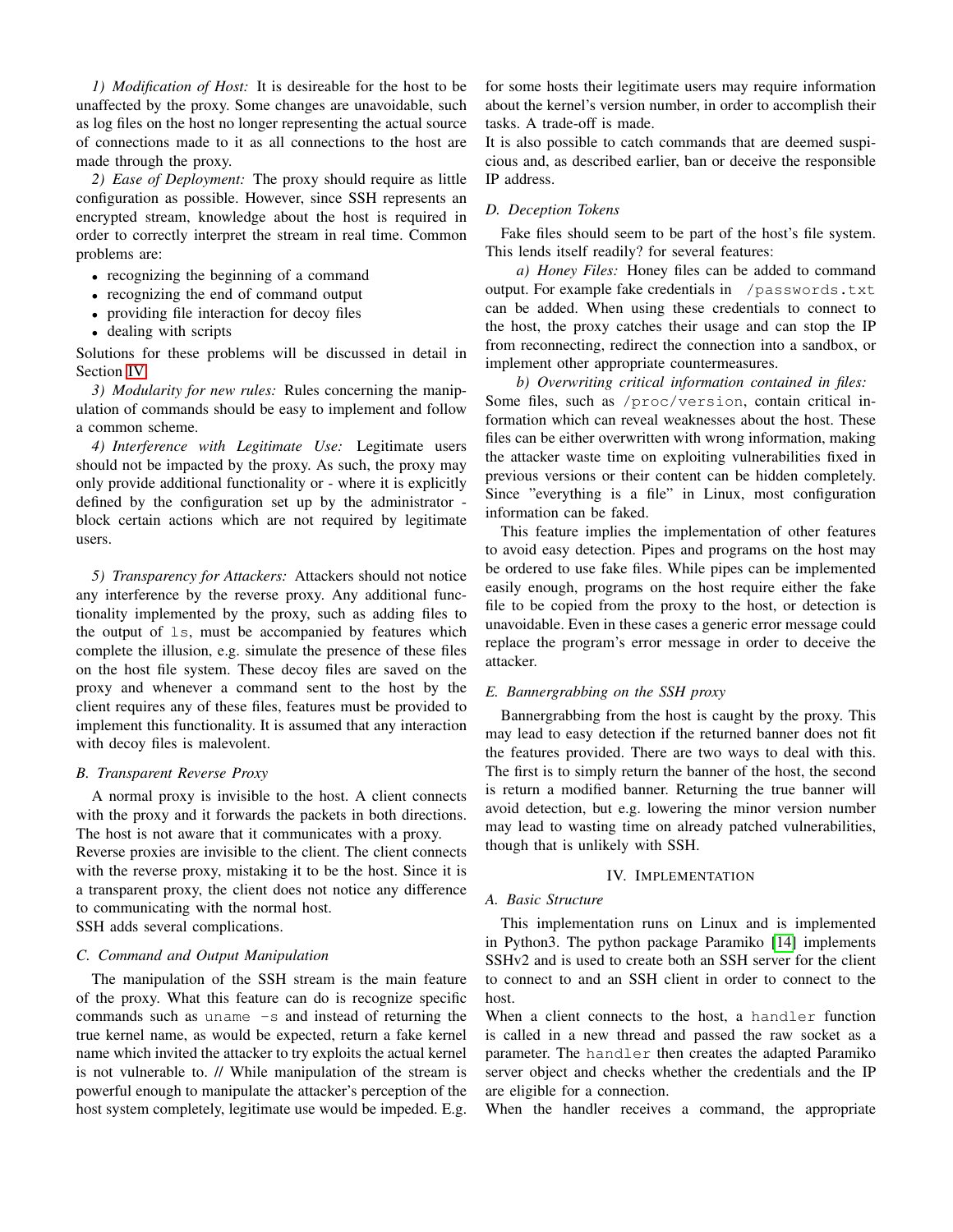command handler is chosen and, if necessary, the output modified accordingly. The configuration is done via a Config.py file which contains a python dictionary. In the following, config refers to this dictionary, handler refers to the handler function invoked in the main thread and command handler refers to functions modifying the output according to the command they were created for.

Output is the stream from the host to client forwarded through the proxy. It refers to the output that specific commands trigger.

#### *B. Paramiko Server*

This Paramiko server had to be customized to provide banner grabbing and credential checking.

*1) Bannergrabbing:* Since this is the server the client connects to, its banner is the one the client receives when grabbing for banners. The config currently contains the banner for OpenSSH 7.9p1 running on Debian and this banner is sent.

*2) Credentials:* The credentials are checked by trying to create a connection to the host with the given credentials. Should this not be possible, the credentials are wrong and this is returned. In the case that the credentials are honey tokens in form of fake credentials, as described above, the login attempt can be assumed to be adversarial.

#### *C.* handler *function*

The handler function, as depicted in Figure [2,](#page-3-0) is responsible for dealing with an individual connection. It is called with a raw socket and checks whether the IP address is eligible for connection. If yes, a Paramiko server object is created in order to deal with the SSH connection. The credentials the client entered are used to authenticate to the host.

Usually, SSH servers will now send a MOTD ("message of the day") which may contain sensitive information such as the last time a user logged in. This is forwarded in order to avoid detection.

The handler-function is responsible for the following three tasks in the communication.

*1) Recognizing the end of command output:* One of the biggest challenges in dealing with a bidirectional stream is that there is no way of knowing for sure that command has finished executing. While no good solution was found, the best working solution is to wait for a prompt.

Waiting for the command output is necessariy in the case that a command handler recognizes the command because the manipulation of many commands requires the actual output. E.g. the output of ls is sorted and thus the output has to be known in order to not be immediately obvious to any attacker by appending the fake file names to the output.

*2) Recognizing a prompt:* The typical prompt has the form:

username@host:path\$



<span id="page-3-0"></span>Fig. 2. Overview of the Control and Data Flow in the handler

A regular expression is used to check whether the current buffer of received symbols ends with a prompt. Since this prompt can have several forms, knowledge about the host system is necessary. E.g. the prompt could end with a #, or take an altogether different from.

This form of output recognition has the weakness that whenever a prompt is displayed, e.g. due to being entered into a text editor, the current buffer ends with a prompt. Thus, a new command is expected, causing difficulties and commands may evade the command handler functions as they are treated as output rather than commands.

*3) Unrecognized commands:* Recognized commands will be sent to the appropriate command handler which is described below. Unrecognized commands cannot be dealt with by waiting for the correct output and then sending it because it is not known whether the command opens an interactive program such as VIM or not. Interactive programs require the bidirectional stream to be forwarded into both directions. This is done until the forwarded characters end with a prompt, as it announces that the interactive program has finished executing and the terminal is waiting for a new command to be sent.

Difficulties arise if unrecognized commands are called with decoy files as arguments. Two solutions present themselves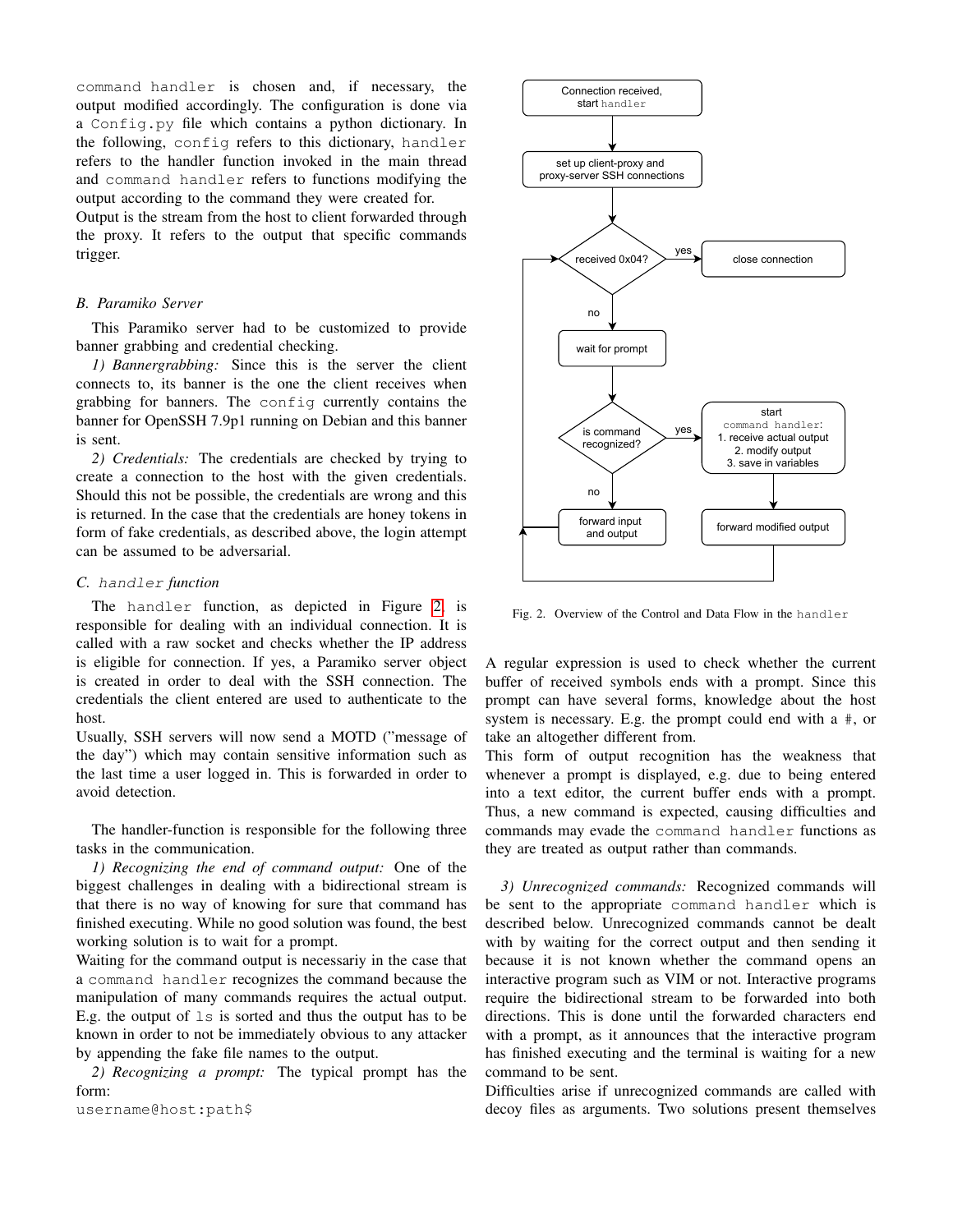and were discussed earlier.

#### *D.* command handler *Functions*

The correct command handler is chosen according to the command it is supposed to deal with. In the current implementation this is done with  $if,$  elif, else, where if and elif recognize commands and else deals with unrecognized commands as described above.

*1)* command handler *structure:* Modularity is desired and as such there is a common scheme for all command handler functions:

- 1) receive actual command output
- 2) modify command output according to rules
- 3) set send\_before\_modified\_response, modified\_response,

send\_after\_modified\_response. This allows for chaining command handler should it be desirable. E.g. the command head can be implemented by calling the handler for cat and then removing every line in modified\_response after the first ten lines.

*2) Honey File Injection:* Currently, only command handlers for dealing with ls, cat and pipes are implemented. As such, basic functionality for decoy files is implemented as a proof of concept.

The honey files on the proxy are organized by providing the config with a path to a folder that serves as the root for a decoy file system. The files contained therein are overlaid onto the real files on the host. Decoy files take priority over real files in order to be able to overwrite them.

Another solution would be to have two file system roots in the config: one for hiding files, e.g. by deleting entries from ls, and another root for adding decoy files which do not overwrite files. This would be a better solution as overwriting files can interfere with legitimate use. Currently, file names have to be chosen with care.

While it is possible to create entire honey directories, the current implementation does not support that feature.

Most shells feature as a character that is short for the current user's home directory. Since this home directory is not immediately obvious to the stream, pwd is called in the beginning to be able to translate absolute file paths containing into the proxy's file system path. Another solution would be choosing /home/(username)/ as a heuristic.

## *E. Linux Terminal special commands*

The stream of characters encoded by SSH is parsed by (in this case) Linux terminals. Linux terminals have several special characters [\[15\]](#page-5-14) which require work to be parsed into a command correctly. E.g. backspace  $(0 \times 07)$  deletes a character and moves the cursor to the left. Without parsing this, any command with a backspace would not be recognized correctly.  $pass0x07wd \neq passwd$ 

*1) Current Implementation:* If dealing with single line inputs, it is sufficient to project the 2D Linux terminal into a single line. The current implementation uses two arrays of characters, one to the left and one to the right of the cursor position and each special character modifies these arrays accordingly. This deals with special characters related to cursor position as well as normal characters by appending them to the left array.

*2) Other Special Characters:* Some special characters, e.g. color commands, have no effect on the cursor position or the buffers. However, when sorting 1s output according to files names, both removing color from the output as well as coloring added honey files/executables and restoring the former color to all entries is necessary.

#### *F. Command History and TAB Autocompletion*

Shells have several features which are commonly used and as such need to be implemented in order to not be immediately obvious to the user.

*1) Command History:* When pressing the UP key, previously entered commands are shown. If executing own commands, they are usually entered into the command history. If the implementation is keeping track of the command history, it is possible to "skip" own commands by sending an additional UP or DOWN key to the host.

In the current implementation a SPACE is prepended to the command and on the current host system this prevents commands from being entered into the command history. This may not be possible on other devices if no additional configuration effort is undertaken.

*2) TAB Autocompletion:* Autocompletion should work on both honey and real files. As autocompletion results are usually alphabetically sorted it is possible to insert honey files at the right location and avoid detection.

#### *G. PostgreSQL logging*

The current implementation supports logging via Psycopg2's [\[16\]](#page-5-15) logging module offers the possibility to extend logging.Handler into subclasses. The implementation makes use of this. Database address, name, username and password are saved in the config.

The implementation tracks suspicious commands, such as usage of honey files, and sends the suspected attacker's IP, username and the transgression to the database. Other events could also be tracked, e.g. suspiciously high amounts of logins from one IP address, blocking of IPs, etc.

## V. DISCUSSION

<span id="page-4-0"></span>The SSH deception proxy is a promising approach and has been shown to be feasible in a proof of concept implementation. Not needing to modify the host and the simple deployment are big advantages as well as the possibility to log commands. Still, there are drawbacks regarding the detectability by adversaries and possibilities to bypass the proxy. The problem is that only a limited set of commands is